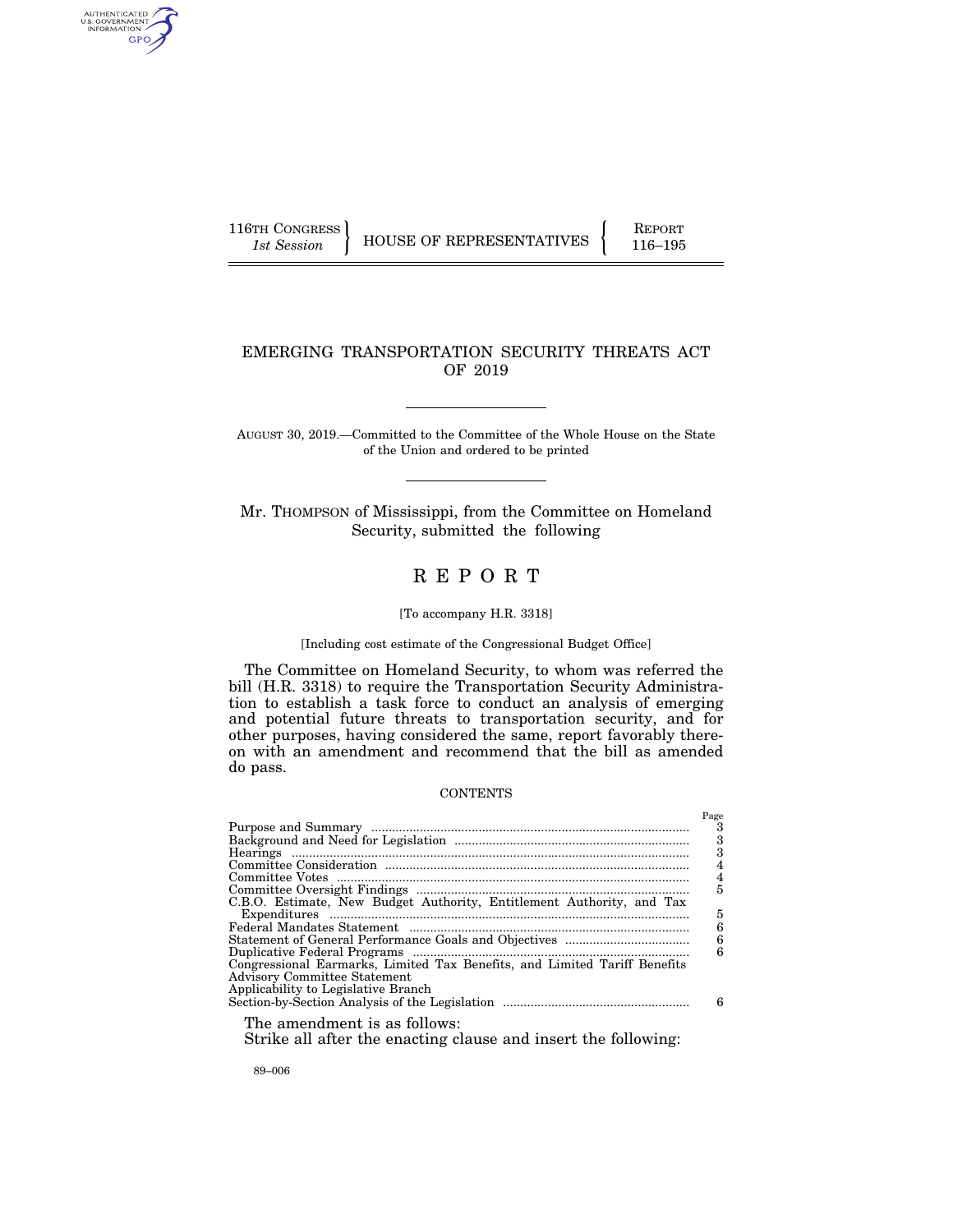**SECTION 1. SHORT TITLE.** 

This Act may be cited as the "Emerging Transportation Security Threats Act of 2019''.

### **SEC. 2. EMERGING AND FUTURE THREATS TASK FORCE.**

(a) IN GENERAL.—Not later than 90 days after the date of the enactment of this Act, the Administrator of the Transportation Security Administration, in consultation with the Director of National Intelligence and the intelligence community (as such term is defined in section 3(4) of the National Security Act of 1947 (50 U.S.C. 3003(4))) and the heads of other Federal agencies, as determined appropriate by the Administrator, shall establish a task force to conduct an analysis of emerging and potential future threats to transportation security.

(b) MEMBERSHIP.—The task force established under subsection (a) shall be comprised of employees of the Department of Homeland Security who, in carrying out the analysis required under such subsection, shall consult with the Director of National Intelligence and the intelligence community and the heads of Federal agencies, as determined appropriate by the Administrator.

(c) DEADLINE.—Not later than 270 days after the Administrator establishes the task force under subsection (a), the task force shall submit to the Administrator the analysis required under such subsection.

(d) ELEMENTS.—The analysis required under subsection (a) shall include emerging and potential future threats posed by the following:

(1) Evolving tactics by terrorist organizations that may pose a catastrophic risk to an aviation or surface transportation entity.

(2) Explosive and explosive devices or attacks involving the use of explosives that may cause catastrophic damage to an aviation or surface transportation system.

(3) Chemical or biological agents being released in either aviation or surface transportation systems.

(4) Cyberthreat actors seeking to undermine confidence in transportation systems or cause service disruptions that jeopardize transportation security.

(5) Unmanned aerial systems with the capability of inflicting harm on transportation targets.

(6) Individuals or groups seeking to attack soft targets, public areas, or crowded spaces of transportation systems, including attacks against Transportation Security Administration employees and other security personnel.

(7) Foreign actors seeking to exploit vulnerabilities posed by the inconsistent or inadequate security screening protocols at last point of departure airports with direct flights to the United States.

(8) Information sharing challenges within the Federal Government and among partner governments.

(9) Information sharing challenges between the Administration or other relevant Federal agencies and transportation stakeholders, including air carriers, airport operators, surface transportation operators, and State and local law enforcement.

(10) Growth in passenger volume in both the aviation and surface transportation sectors.

(e) MITIGATION.—Not later than 120 days after the completion of the analysis required under subsection (a), the Administrator of the Transportation Security Administration shall develop, as appropriate, a threat mitigation strategy for each of the threats examined in such analysis, and—

(1) assign appropriate resources of the Administration to address such threats, based on calculated risk; or

(2) provide recommendations through the Department of Homeland Security to the appropriate Federal department or agency responsible for addressing such threats.

(f) STAKEHOLDER ENGAGEMENT.—When carrying out the analysis required under subsection (a), the Administrator of the Transportation Security Administration shall engage transportation stakeholders referred to in subsection (b)(9) and account for security concerns of transportation operators by—

(1) convening not fewer than three industry day events for such transportation stakeholders to hear from relevant public and private sector security partners and provide feedback on threats such transportation stakeholders identify as emerging;

(2) developing strategies to solicit feedback on a consistent basis from such transportation stakeholders across all modes of transportation and providing consistent responses to stakeholder concerns;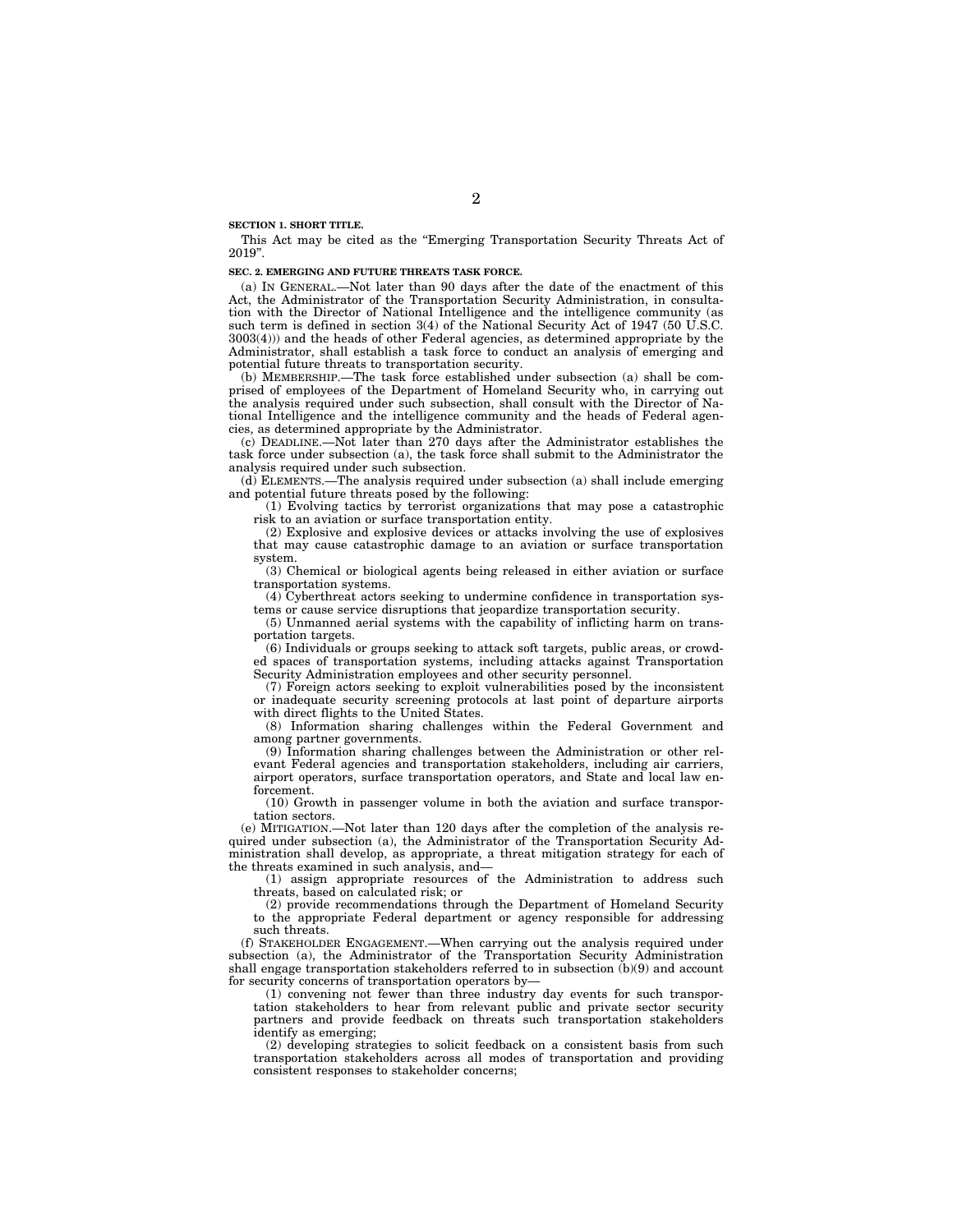(3) improving the quality, timeliness, and relevancy of information sharing products disseminated by the Administration to such transportation stakeholders, including classified information sharing products;

(4) coordinating security incident response and communications drills, including tabletop exercises, to improve incident preparedness and response capabilities across transportation modes and among transportation systems;

(5) encouraging regular communication between Federal Security Directors, Field Intelligence Officers, Federal Air Marshal Special Agents in Charge, and such transportation stakeholders;

(6) establishing regular opportunities for senior Administration leadership to engage with such transportation stakeholders regarding changes in the threat environment and how the Administration can offer security support to address such changes; and

(7) briefing the Aviation Security Advisory Committee and the Surface Transportation Security Advisory Committee on the efforts of the task force established pursuant to subsection (a).

(g) BRIEFING TO CONGRESS.—The Administrator of the Transportation Security Administration shall brief the Committee on Homeland Security of the House of Representatives and the Committee on Commerce, Science, and Transportation of the Senate on the results of the analysis required under subsection (a) and relevant mitigation strategies developed in accordance with subsection (c).

(h) NON-APPLICABILITY OF FACA AND PRA.—The Federal Advisory Committee Act (5 U.S.C. App.) and the Paperwork Reduction Act (44 U.S.C. 3501 et seq.) shall not apply to the task force established under subsection (a).

#### **SEC. 3. COMPTROLLER GENERAL STUDY.**

(a) IN GENERAL.—Not later than one year after the date of the enactment of this Act, the Comptroller General of the United States shall conduct a review of the feasibility, risks, costs, and potential threat mitigation benefits of the Transportation Security Administration deploying the agency's passenger and property screening assets to conduct screening in areas or facilities prior to passenger arrival at airport terminals.

(b) STAKEHOLDER ENGAGEMENT.—In conducting the review required under subsection (a), the Comptroller General of the United States shall consult with the Transportation Security Administration, airport operators, air carriers, businesses that operate in airports, labor groups representing the Transportation Security Administration and transportation sector personnel, and other stakeholders.

#### PURPOSE AND SUMMARY

The purpose of H.R. 3318, the "Emerging Transportation Security Threats Act of 2019'' is to require the Transportation Security Administration (TSA) to establish a task force to analyze emerging and potential future threats to transportation security.

### BACKGROUND AND NEED FOR LEGISLATION

Terrorists and other nefarious actors are constantly evolving their methods and tactics to attack transportation systems. Government agencies responsible for security must be ever-vigilant, and a complete review of current realities, trends, and threats would help improve security and inform Congress and relevant Federal agencies. Maintenance of effective transportation security programs is not possible without Federal, State, local, and industry security collaboration. Communication and information sharing are paramount to ensuring the security of the transportation sector. H.R. 3318 requires the creation of a Federal task force and charges the task force with conducting analysis of emerging and potential future threats to transportation security.

#### HEARINGS

For the purpose of section 103(i) of H. Res. 6 of the 116th Congress the following related hearings were held: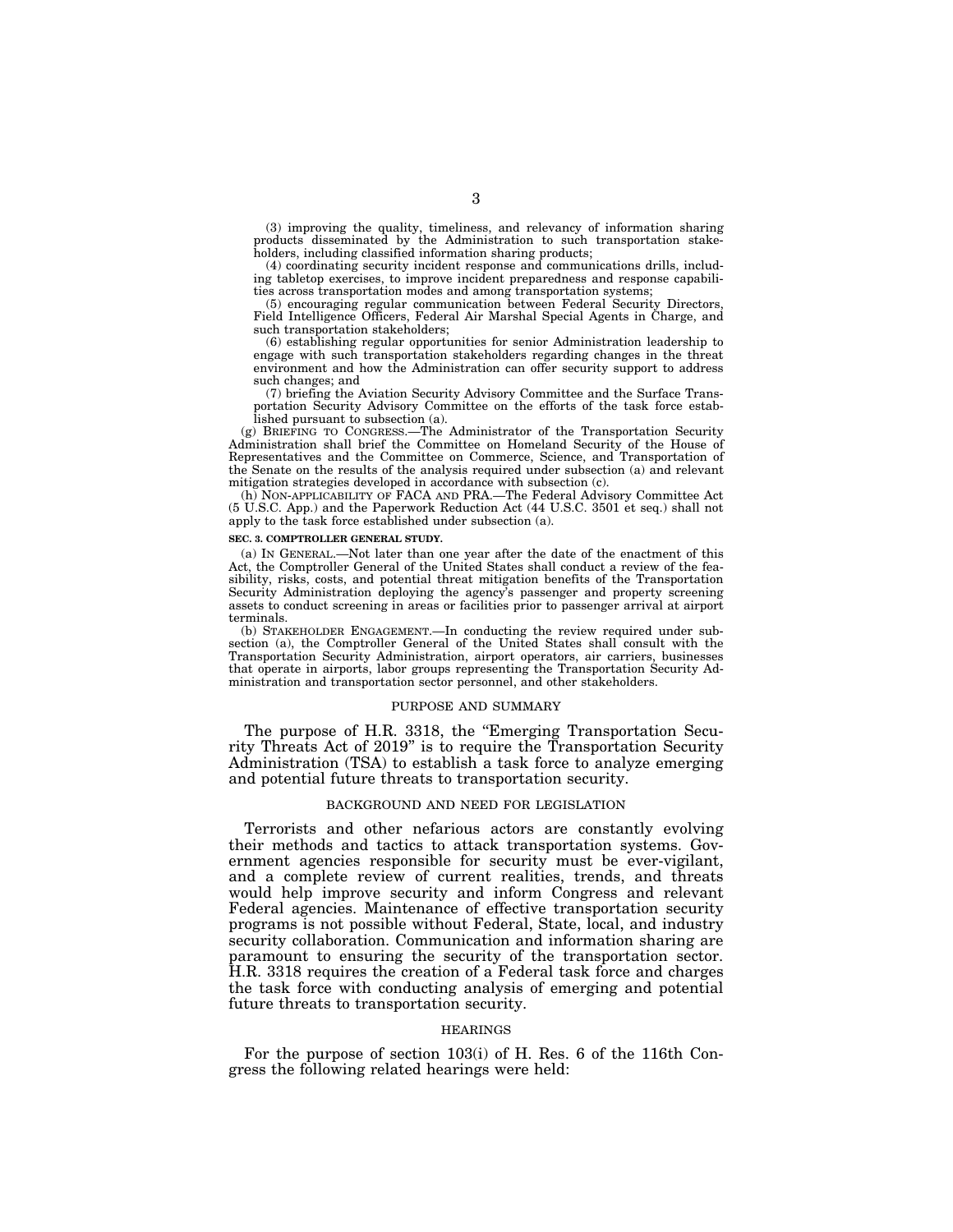On May 17, 2018, a hearing entitled ''Assessing the TSA Checkpoint: The PreCheck Program and Airport Wait Times''; on February 26, 2019, a hearing entitled ''Securing U.S. Surface Transportation from Cyber Attacks'''; and on April 9, 2019, a hearing entitled ''Securing America's Transportation and Maritime Systems: A Review of the Fiscal Year 2020 Budget Requests for the Transportation Security Administration and the U.S. Coast Guard.''

#### COMMITTEE CONSIDERATION

The Committee met on July 17, 2019, with a quorum being present, to consider H.R. 3318 and ordered the measure to be reported to the House with a favorable recommendation, as amended, by unanimous consent.

The following amendments was offered and agreed to by unanimous consent:

An amendment offered by Mr. Correa.

At page 2, line 9, insert new subsection (b) reading: "(b) MEMBERSHIP.—The task force established under subsection (a) shall be comprised of employees of the Department of Homeland Security who, in carrying out the analysis required under subsection (a), shall consult with the Director of National Intelligence and the intelligence community (as such term is defined in subsection  $(a)$ ) and the heads of Federal agencies, as determined appropriate by the Administrator."

At page 2, line 9, after the new subsection (b), insert new subsection (c) reading: "(c) DEADLINE.—Not later than 270 days after the Administrator established the task force required under subsection (a), the task force shall submit the analysis required under subsection (a) to the Administrator.'';

Renumber subsection (b) as subsection (d), and following subsections appropriately;

At page 3, line 3, after "systems" insert ", including attacks against Transportation Security Administration employees and other security personnel'';

At page 3, line 4, prior to "inconsistent", insert "Foreign actors seeking to exploit vulnerabilities posed by the . . .'';

At page 3, line 17, strike ''Not later than 120 days'' and insert "Upon submission of the first budget request";

At page 4, line 20, after "quality", insert ", timeliness,"; and At the end of section 2, insert new subsection (f) reading: "(f) NON-APPLICABILITY OF FACA AND PRA.—The Federal Advisory Committee Act (5 U.S.C. App.) and the Paperwork Reduction Act (44 U.S.C. 3501 et seq.) shall not apply to the task force authorized under this section.''.

An amendment offered by Ms. Jackson Lee.

Add at end the following:

### **SEC. 3. COMPTROLLER GENERAL STUDY**

### COMMITTEE VOTES

Clause 3(b) of rule XIII of the Rules of the House of Representatives requires the Committee to list the recorded votes on the motion to report legislation and amendments thereto.

No recorded votes were requested during consideration of H.R. 3318.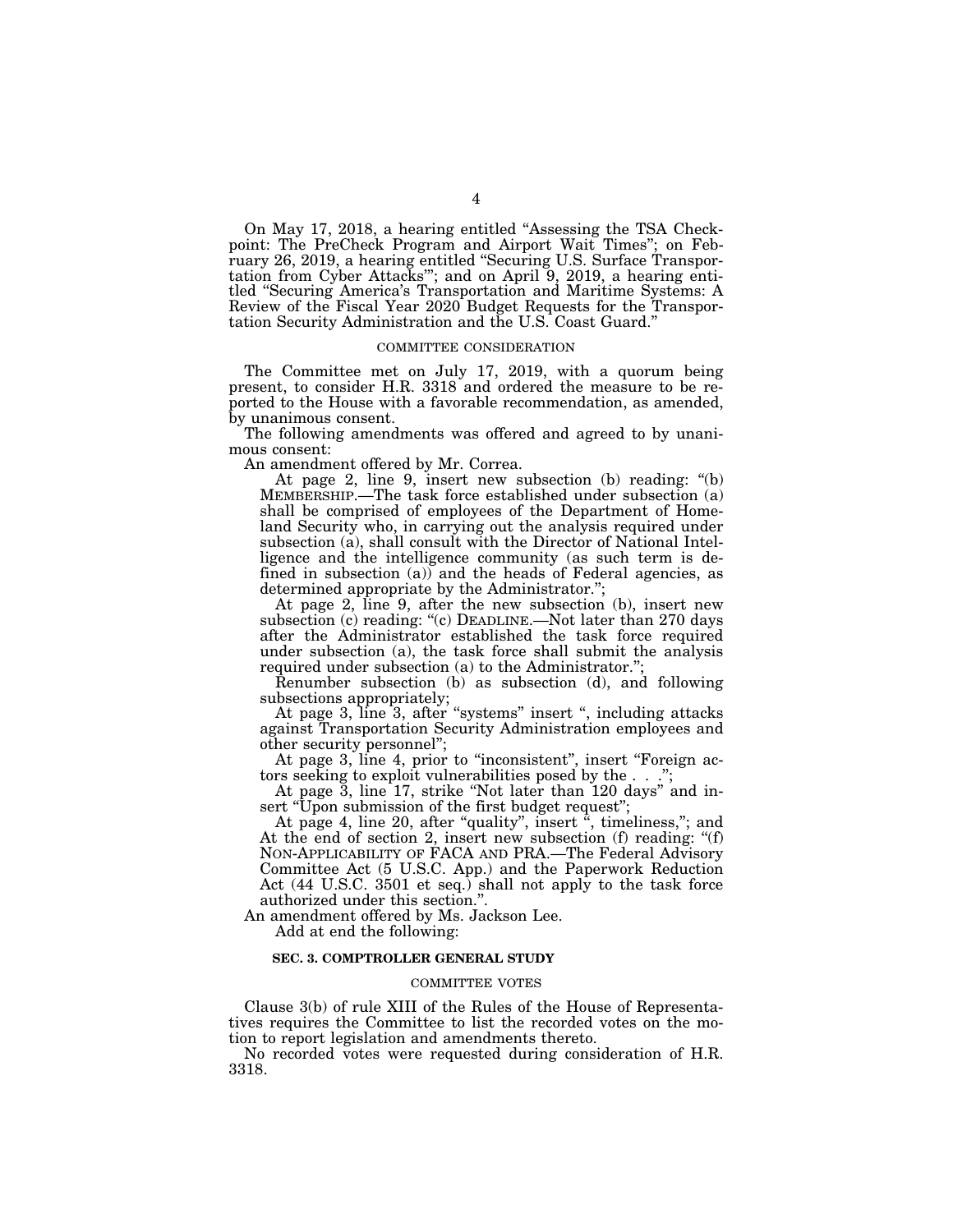### COMMITTEE OVERSIGHT FINDINGS

In compliance with clause  $3(c)(1)$  of rule XIII of the Rules of the House of Representatives, the Committee advises that the findings and recommendations of the Committee, based on oversight activities under clause 2(b)(1) of rule X of the Rules of the House of Representatives, are incorporated in the descriptive portions of this report.

### CONGRESSIONAL BUDGET OFFICE ESTIMATE NEW BUDGET AUTHORITY, ENTITLEMENT AUTHORITY, AND TAX EXPENDITURES

With respect to the requirements of clause  $3(c)(2)$  of rule XIII of the Rules of the House of Representatives and section 308(a) of the Congressional Budget Act of 1974 and with respect to requirements of clause  $(3)(c)(3)$  of rule XIII of the Rules of the House of Representatives and section 402 of the Congressional Budget Act of 1974, the Committee has requested but not received a cost estimate for this bill from the Director of Congressional Budget Office.

> U.S. CONGRESS, CONGRESSIONAL BUDGET OFFICE, *Washington, DC, August 28, 2019.*

Hon. BENNIE G. THOMPSON,

*Chairman, Committee on Homeland Security, House of Representatives, Washington, DC.* 

DEAR MR. CHAIRMAN: The Congressional Budget Office has prepared the enclosed cost estimate for H.R. 3318, the Emerging Transportation Security Threats Act of 2019.

If you wish further details on this estimate, we will be pleased to provide them. The CBO staff contact is Matthew Pickford.

Sincerely,

PHILLIP L. SWAGEL, *Director.* 

Enclosure.

| By Fiscal Year, Millions of Dollars                                           | 2019 |                                     | 2019-2024              | 2019-2029 |
|-------------------------------------------------------------------------------|------|-------------------------------------|------------------------|-----------|
| Direct Spending (Outlays)                                                     |      |                                     |                        | n         |
| <b>Revenues</b>                                                               | O.   |                                     |                        | o         |
| Increase or Decrease (-)<br>in the Deficit                                    | n    |                                     |                        |           |
| <b>Spending Subject to</b><br><b>Appropriation (Outlays)</b>                  | 0    |                                     | $\star$                |           |
| Statutory pay-as-you-go<br>procedures apply?                                  | Νo.  |                                     | <b>Mandate Effects</b> |           |
| Increases on-budget deficits in any<br>of the four consecutive 10-year<br>No. |      | Contains intergovernmental mandate? |                        | No.       |
| periods beginning in 2030?                                                    |      | Contains private-sector mandate?    |                        | No.       |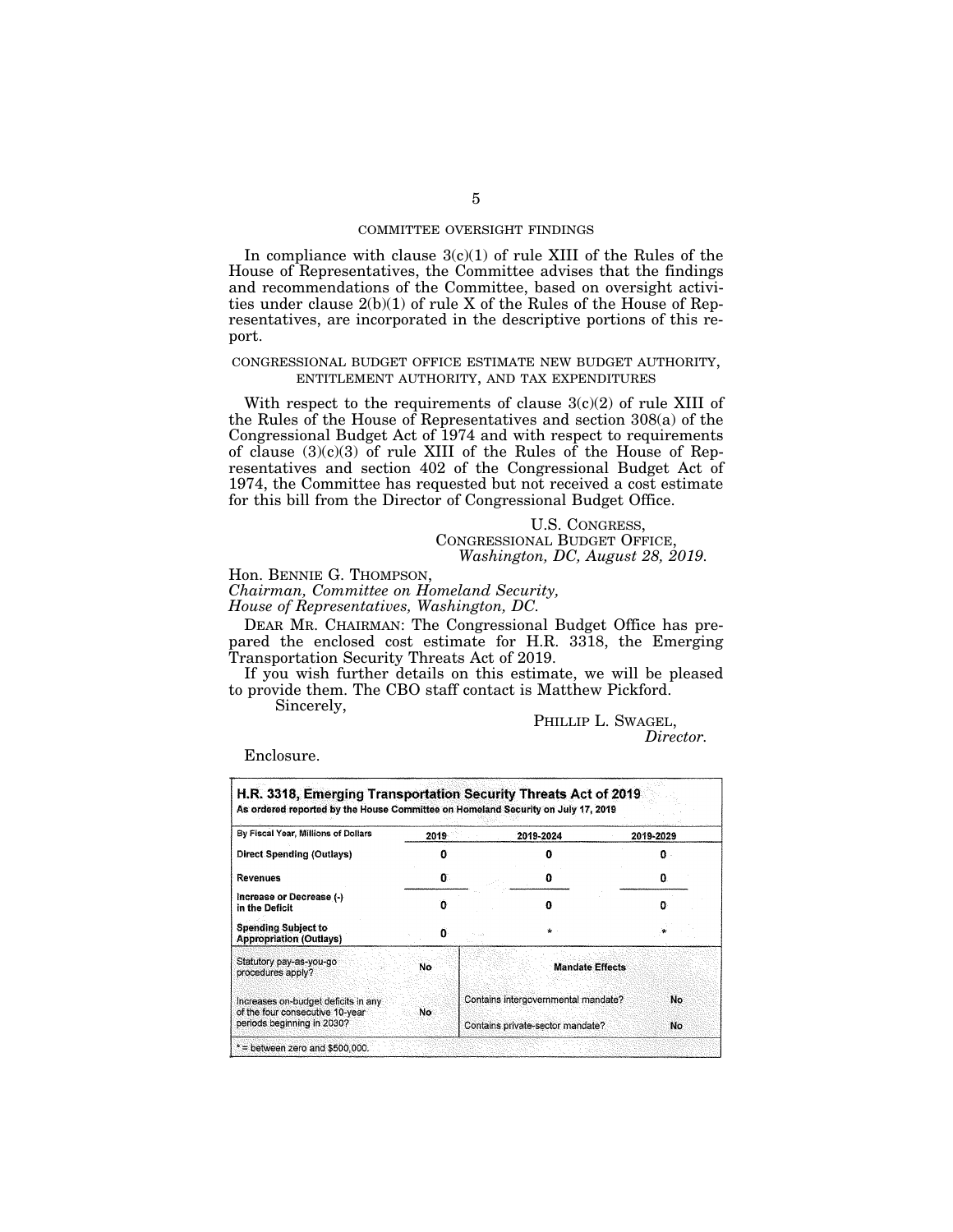H.R. 3318 would require the Transportation Security Administration (TSA) to establish a task force to analyze emerging and potential threats to transportation security. The bill also would require TSA to develop a strategy to mitigate those threats. Finally, H.R. 3318 would require the Government Accountability Office to report on the feasibility of screening airline passengers prior to arriving at airports.

Using information from TSA, CBO estimates that implementing H.R. 3318 would have no significant effect on the federal budget. According to the agency, most of the activities detailed in the bill are consistent with current agency operations.

The CBO staff contact for this estimate is Matthew Pickford. The estimate was reviewed by H. Samuel Papenfuss, Deputy Assistant Director for Budget Analysis.

#### FEDERAL MANDATES STATEMENT

The Committee adopts as its own the cost estimate prepared by the Director of the Congressional Budget Office.

### DUPLICATIVE FEDERAL PROGRAMS

Pursuant to clause 3(c) of rule XIII, the Committee finds that H.R. 3318 does not contain any provision that establishes or reauthorizes a program known to be duplicative of another Federal program.

#### PERFORMANCE GOALS AND OBJECTIVES

The Committee states that pursuant to clause  $3(c)(4)$  of rule XIII of the Rules of the House of Representatives, H.R. 3318 would require the TSA Administrator to establish a task force to analyze emerging and potential future threats to transportation security.

#### ADVISORY ON EARMARKS

In compliance with rule XXI of the Rules of the House of Representatives, this bill, as reported, contains no congressional earmarks, limited tax benefits, or limited tariff benefits as defined in clause  $9(d)$ ,  $9(e)$ , or  $9(f)$  of the rule XXI.

### SECTION-BY-SECTION ANALYSIS OF THE LEGISLATION

#### *Section 1. Short title*

#### *Sec 2. Emerging and future threats task force*

This section requires that within 90 days after enactment of this Act the TSA Administrator, in consultation with the Director of National Intelligence, the intelligence community, and heads of other appropriate Federal agencies, create a task force to conduct analysis of emerging and potential future threats to transportation security.

The task force created shall be comprised of Department of Homeland Security employees who shall consult with the Director of National Intelligence, the intelligence community, and the head of Federal agencies when carrying out the required analysis.

The task force will submit the analysis to the TSA Administrator within 270 days after the creation of the task force.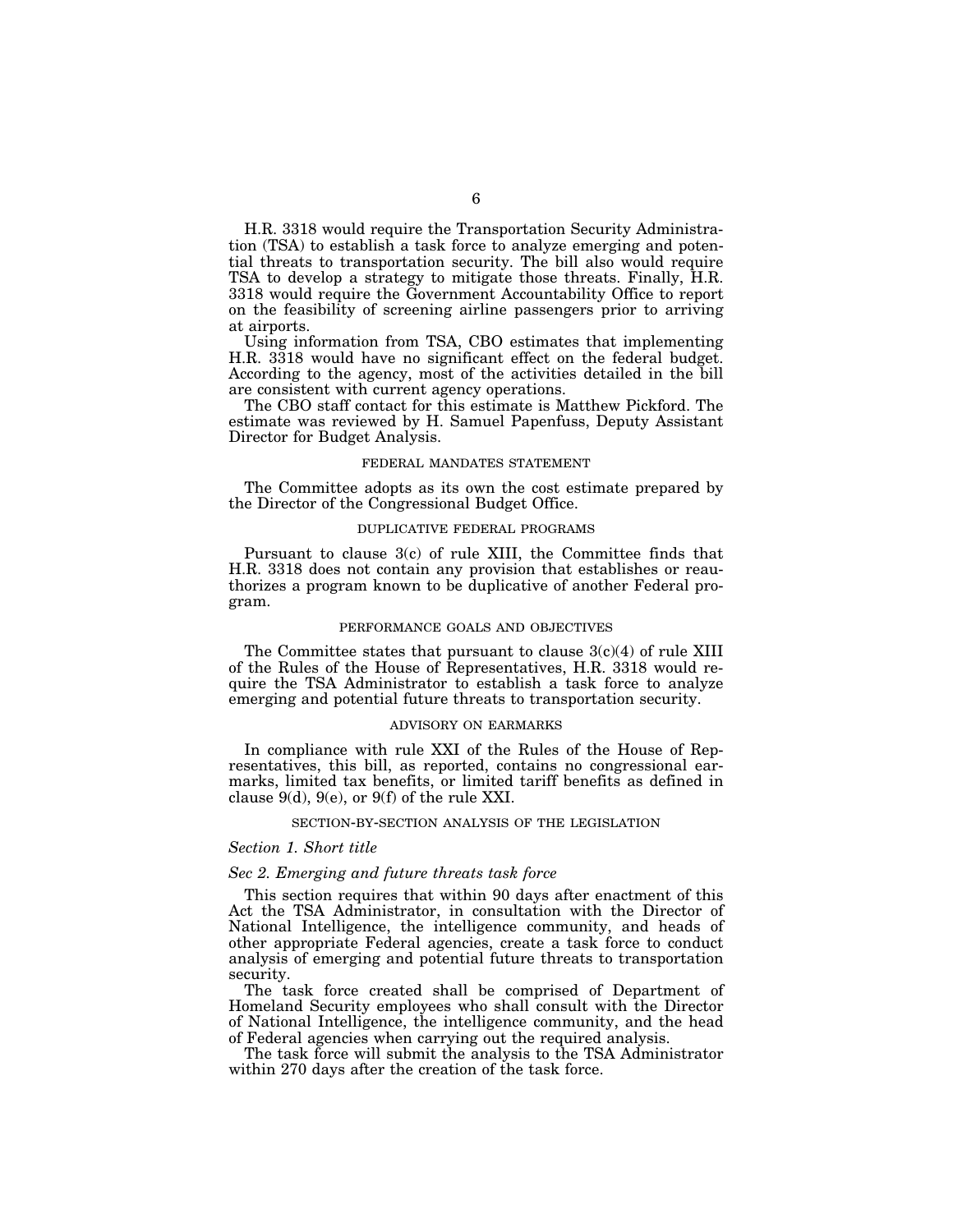The analysis shall take into consideration (1) tactics of terrorist organizations that can attack our aviation or surface transportation systems; (2) the use of explosives that can be used to attack aviation or surface transportation systems; (3) chemical or biological elements released in the aviation or surface transportation systems; (4) cyberthreats that risk undermining confidence in transportation systems or disrupting transportation service (the analysis should include security screening equipment developed or manufactured by firms that are owned or closely tied to the governments of countries that are known to pose a cyber threat, to determine if the equipment provides inadequate security, or poses any potential cybersecurity or cyberespionage risks); (5) drones or unmanned aerial systems with the capability of causing harm to transportation targets; (6) groups or individuals who target soft targets, public areas, and crowded spaces of transportation systems, including attacks against TSA employees and other security personnel; (7) foreign actors trying to exploit inconsistent or inadequate security screening protocols at last point of departure airports; (8) challenges to information sharing across the Federal government and with partner governments; (9) challenges to information sharing among Federal agencies and industry partners such as air carriers, airport operators, surface transportation operators, and State and local law enforcement; and  $(10)$  the growing volume of passengers in the aviation and surface transportation sectors.

This Act requires that within 120 days after the mandated analysis is completed, the TSA Administrator develops as appropriate a threat mitigation strategy for each of the threats examined by the task force and allot appropriate resources for the Administration to address such threats.

Additionally, as part of completing the analysis required, the TSA Administrator must engage transportation stakeholders by (1) convening at least three industry day events for transportation stakeholders for relevant public and private sector security partners to share information and provide feedback on emerging threats they have identified; (2) developing strategies to solicit consistent feedback from transportation stakeholders across all modes of transportation and consistently respond to stakeholder concerns; (3) improving the quality, timeliness, and relevancy of information disseminated by the Administration to stakeholders, including classified information; (4) coordinating security incident response and communications drills to improve incident preparedness and response capabilities across transportation modes and systems; (5) strengthening communication between Federal Security Directors, Field Intelligence Officers, Federal Air Marshal Special Agents in Charge, and transportation stakeholders; (6) creating regular opportunities for senior Administration leadership to engage with transportation stakeholders regarding changes in the threat environment and what security support the Administration can provide to mitigate the changes; and  $(7)$  providing an update to the Aviation Security Advisory Committee and the Surface Transportation Security Advisory Committee on the work of the task force created by this Act.

The TSA Administrator is required to brief the relevant congressional committees on the results of the analysis and mitigation strategies required by this Act.